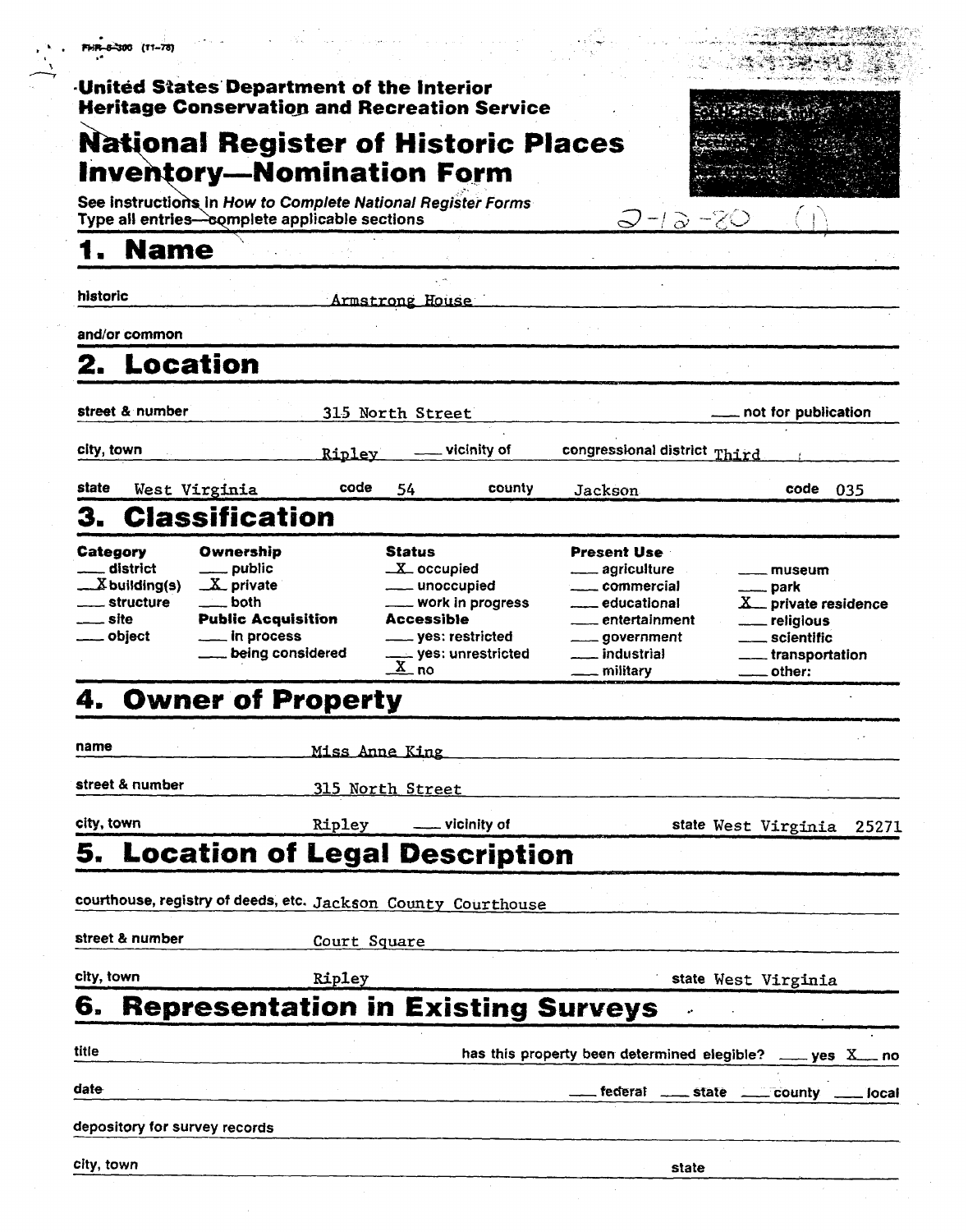## ..- **7. Description**

| 7. Description                                                   |                                    |                                              |                                                                    |  |
|------------------------------------------------------------------|------------------------------------|----------------------------------------------|--------------------------------------------------------------------|--|
| <b>Condition</b><br><u>__</u> __ excellent<br>$X$ good<br>— fair | deteriorated<br>ruins<br>unexposed | <b>Check one</b><br>unaltered<br>$X$ altered | <b>Check one</b><br>$\underline{X}$ original site<br>date<br>moved |  |

### **Describe the present and original (if known) physical appearance**

The Armstrong House stands on a large tree-shaded lot at 315 North Street in Ripley, the county seat of Jackson. **The** house site is important because it faces North Street, the principal nineteenth century thoroughfare of Ripley, at a point slightly east of the old Mill Creek Ford. The prominent siting of the house is further evidenced by its proximity to the courthouse square located one block to the east. **A** tranquil air surrounds the Armstrong House at the west end of North Street - an apparent dead end - as the result of a shift in twentieth century traffic movement over a highway bridge one block to the south (U. **S.** Route **33).** 

The Armstrong House is a single-pile, two-story brick rectangle with a two-story ell (modified **"T").** This well-preserved and locally distinguished example of Greek **Revival** architecture presents at the center of its five-bay front a trabeated doorway with rectangular transom (7 lights) and sidelights. A center hallway bisects the residence from front to rear on the first and second floors.

Kitchen and dining areas are contained in the two-story brick ell at **the** rear (north) elevation. The height of the ell is slightly lower than the ridge of the gable-roofed main'block, although the age of the two components is the same. **A** two-story brick shed-roofed addition, of late construction, acommodates a space at the rear of the ell and main block.

**A** single interior chimney at each end of the house rises above the flush-eaved gables and separates rectangular traditionally paired gable-end openings. Of particular interest in the zaves of the front and rear elevations is the presence of a vernacular style Greek Revival dentil row comprised of projecting brick headers in a four-course corbeled brick cornice.

Window openings of the Armstrong House hold double-hung sash with six lights per sash. Smooth stone lintels and lugsills exhibit a feature of overall solidarity in the simple and symmetrical plan of the front elevation fenestration. Ornamentation **in** the **form** of a hammered Einish in the sandstone ashlar foundation and stone lintels and sills of the end windows record the care and energy expended by the nineteenth century housebuilder for a commission **~f** above average expense. This inclination toward quality, or pretension, is reflected in the element of front elevation Flemish bond brickwork as opposed to the ordinary stretcher bonding of the end walls, and in the refined but simple woodwork of interior mantelpieces and door casings.

Few changes have impaired the integrity of the house, built c. 1848. **A** single **bay,** onestory pedimented wooden front porch was removed some time after 1913. The addition of front facade window shutters and the covering of the brick surfaces with white paint are **the** primary alterations. Two interior changes occurred when the stairway in the ell was removed, and the kitchen fireplace opening was bricked up. The house has apparently been covered by a standingseam tin roof throughout most of its history.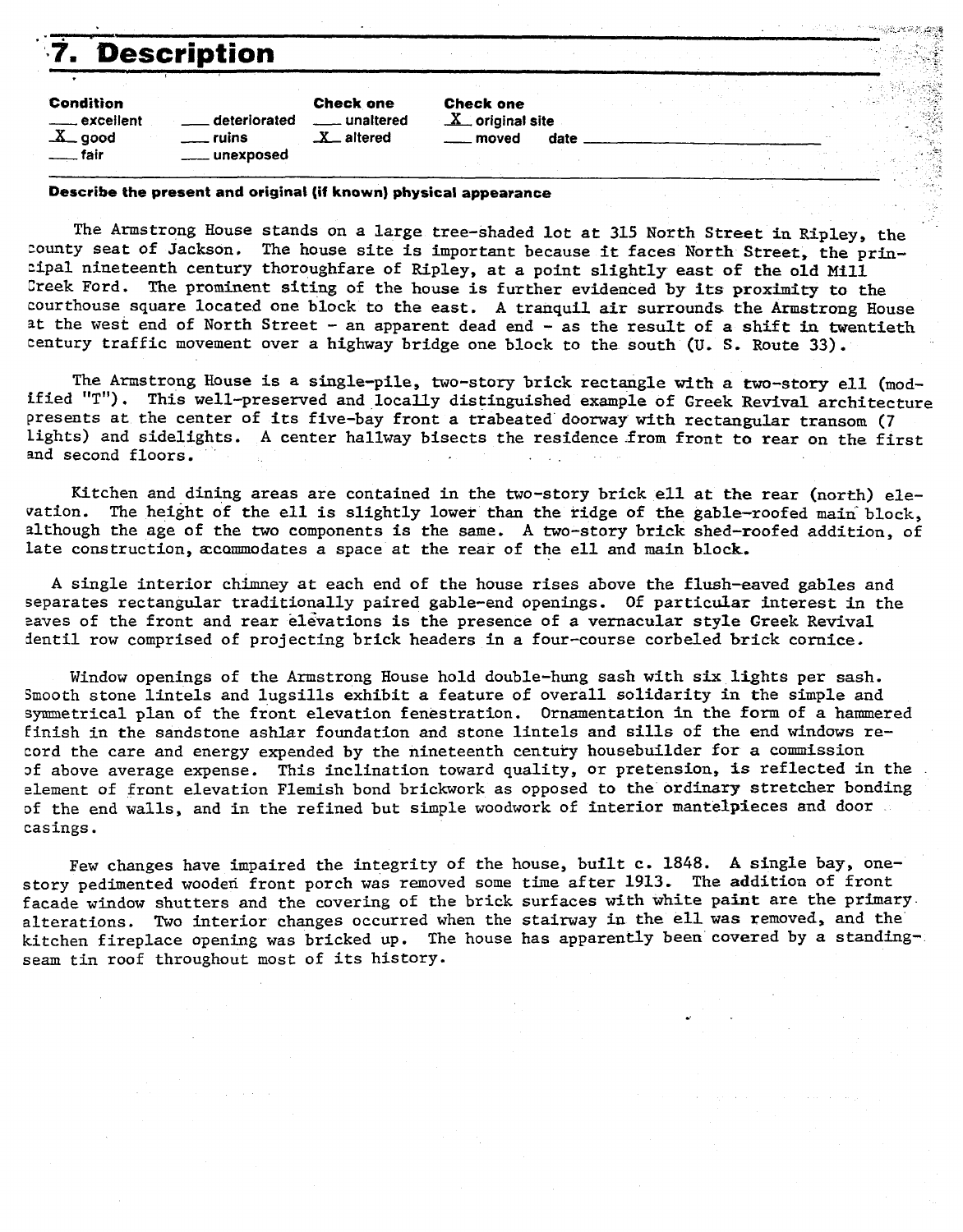|                                                                                                                         | 8. Significance                                                                                                                                                                                                                                    |                                                                                                                                                               |                                                                              |                                                                                                                                                                                                   |
|-------------------------------------------------------------------------------------------------------------------------|----------------------------------------------------------------------------------------------------------------------------------------------------------------------------------------------------------------------------------------------------|---------------------------------------------------------------------------------------------------------------------------------------------------------------|------------------------------------------------------------------------------|---------------------------------------------------------------------------------------------------------------------------------------------------------------------------------------------------|
| Period<br>____ prehistoric<br>1400-1499<br>$-1500 - 1599$<br>1600-1699<br>$-1700 - 1799$<br>$\_X$ 1800-1899<br>$1900 -$ | Areas of Significance-Check and justify below<br>____ archeology-prehistoric ____ community planning<br>archeology-historic<br><sub>___</sub> __ agriculture<br>$\overline{X}$ architecture<br>. <sub>——</sub> art<br>commerce<br>. communications | ___ conservation<br><u>_</u> economics<br><u>__</u> education<br>__ engineering<br>$X$ exploration/settlement $x$ philosophy<br>__ industrv<br>$\_$ invention | law.<br>literature<br>$\equiv$ military<br>music<br>____ politics/government | landscape architecture religion<br><u>__</u> __ science<br>_____ sculpture<br>$\_\_\$ social/<br>humanitarian<br><u>_</u> __theater<br>___ transportation<br>$X$ other (specity)<br>Local History |
| <b>Specific dates</b>                                                                                                   | c.1848                                                                                                                                                                                                                                             | <b>Builder/Architect</b>                                                                                                                                      |                                                                              | Community Developmen                                                                                                                                                                              |

### **Statement of Significance (in one paragraph)**

The Amstrong House is significant because it is the oldest house in Ripley, county seat of Jackson, and because it retains much of the character that distinguishes it as a locally significant example of Greek Revival architecture. The residence's first owner, James Armstrong, became an important citizen of mid-nineteenth century Ripley when he promoted several small industries favorable to the town's development. The Armstrong House, built **c.** 1848, is owned (1979) by Miss Anne King, great-granddaughter of James Armstrong, and thus assumes the distinction of having returned to family hands in recent years (1970) . Evidence of family history in the form of Armstrong family furnishings, including the portraits of **James** and Katherine Armstrong, grace the various rooms.

When James Armstrong arrived in Ripley, Virginia (West Virginia), from Beverly, **Randolpb**  County, in the early 1830's, he soon encountered one Jacob Starcher who owned much of the lar in the Ripley locale. Starcher laid out much of the town of Ripley and in **1833** donated to **tk**  county property for a courthouse square. It was from Mr. Starcher that James Armstrong purchased his Ripley townlots<sub>3</sub>(No. 51, 1843; no.49, 1837) upon which a substantial two-story brick house was built c. 1848.

The Armstrong House is the earliest known brick house to have been erected in Ripley, **If**  construction and siting reflect upon Armstrong's emergence as a community figure of means. building's location, a stone's throw east of Mill Creek Ford on North Street, the primary thoroughfare of the town in the nineteenth century, and one block west of the courthouse, gay it a special status in the slowly maturing county seat.

James Armstrong established a tannery on property to the north of his townlots in the vicinity of Sycamore Creek near the point of its confluence with Mill Creek. His interest in the Ripley area was influenced by its development potential following the creation of Jackson County in 1831 and the declaration of Ripley as the county seat in 1833. By 1847, Armstrong had purchased Jacob Starcher's water-powered sawmill and operated it until 1866. In 1870, Armstrong bought a steam sawmill from H. R. Hassler. These small industrial activities were significant in the rising prosperity and development of the village of Ripley.

Late examples of brick Greek Revival architecture in West Virginia frequently display similar characteristics. Among these are: center hall entrances with simple front-pieces embellished with ribbed or **fluted** piers or pilasters; rectangular transons; gables with nearly flush eaves rising to meet an interior end chimney; and brick cornices configured in dogtooth or open brick fret work simulating dentil rows. These attributes, in addition to simple but outstanding interior woodwork, are found in the Armstrong House. **The** presence of hammered stone surfaces and front facade Flemish bond brickwork point to additional: re--<br>finements.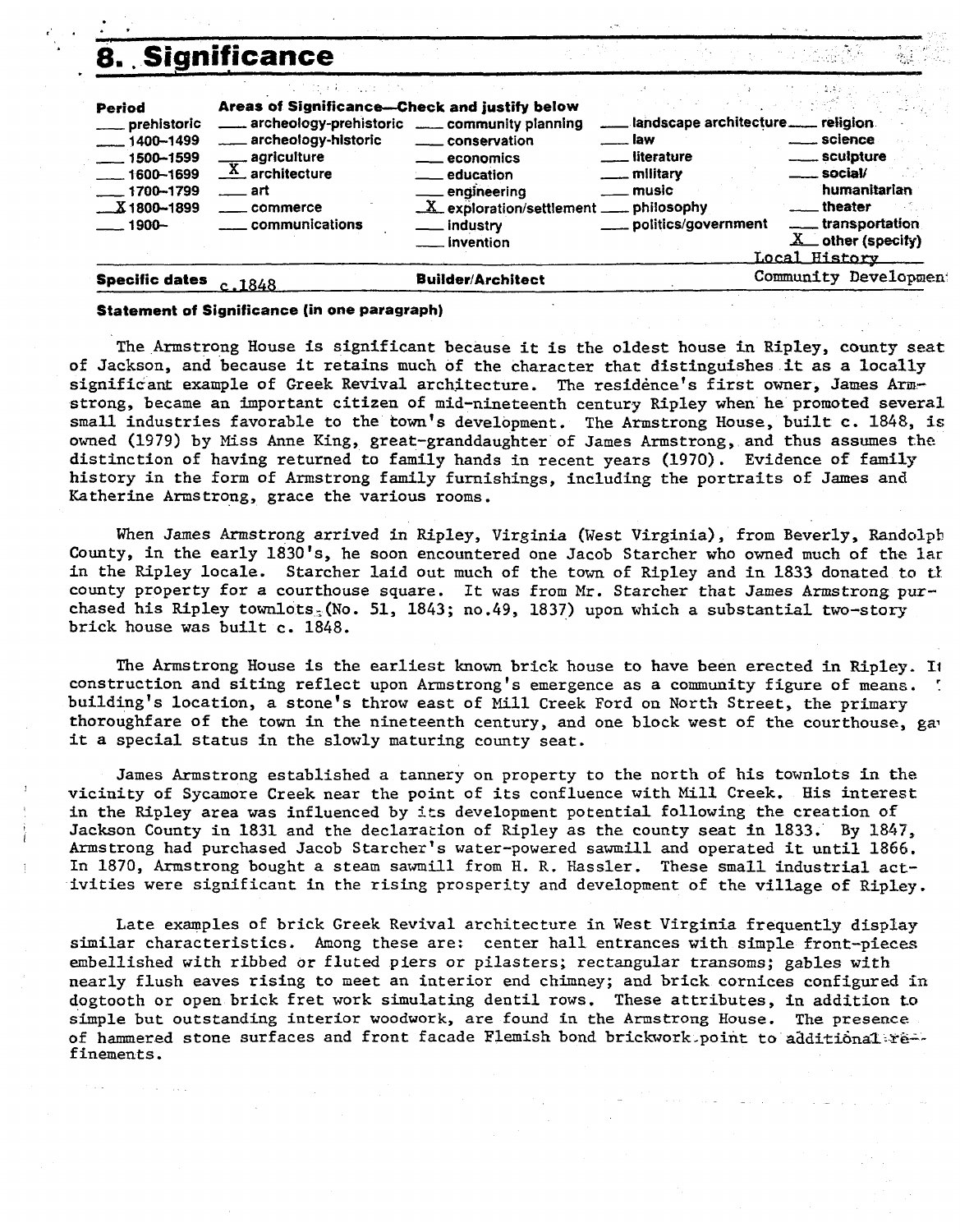**UNI'fED STATES 'DEPARTMENT OF THE INTERIOR HERITAGE CONSERVATION AND RECREATION SERVICE** 

## **NATIONAL REGISTER OF HISTORIC PLACES INVENTORY** -- **NOMINATION FORM**

**Armstrong House, Ripley, Jackson County, West Virginia** 

7HR-8-300A  $(11/78)$ 

**CONTINUATION SHEET 4 6 STEM NUMBER 8 BAGE 2** 

FOR THRS USE ONLY

**RECEIVED** 

DATE ENTERED.

**The Armstrong House is significant architecturally for its presentation of a vernacular Greek Revival form once comomplace, but now rapidly disappearing, in**  West Virginia's rural and small town environments.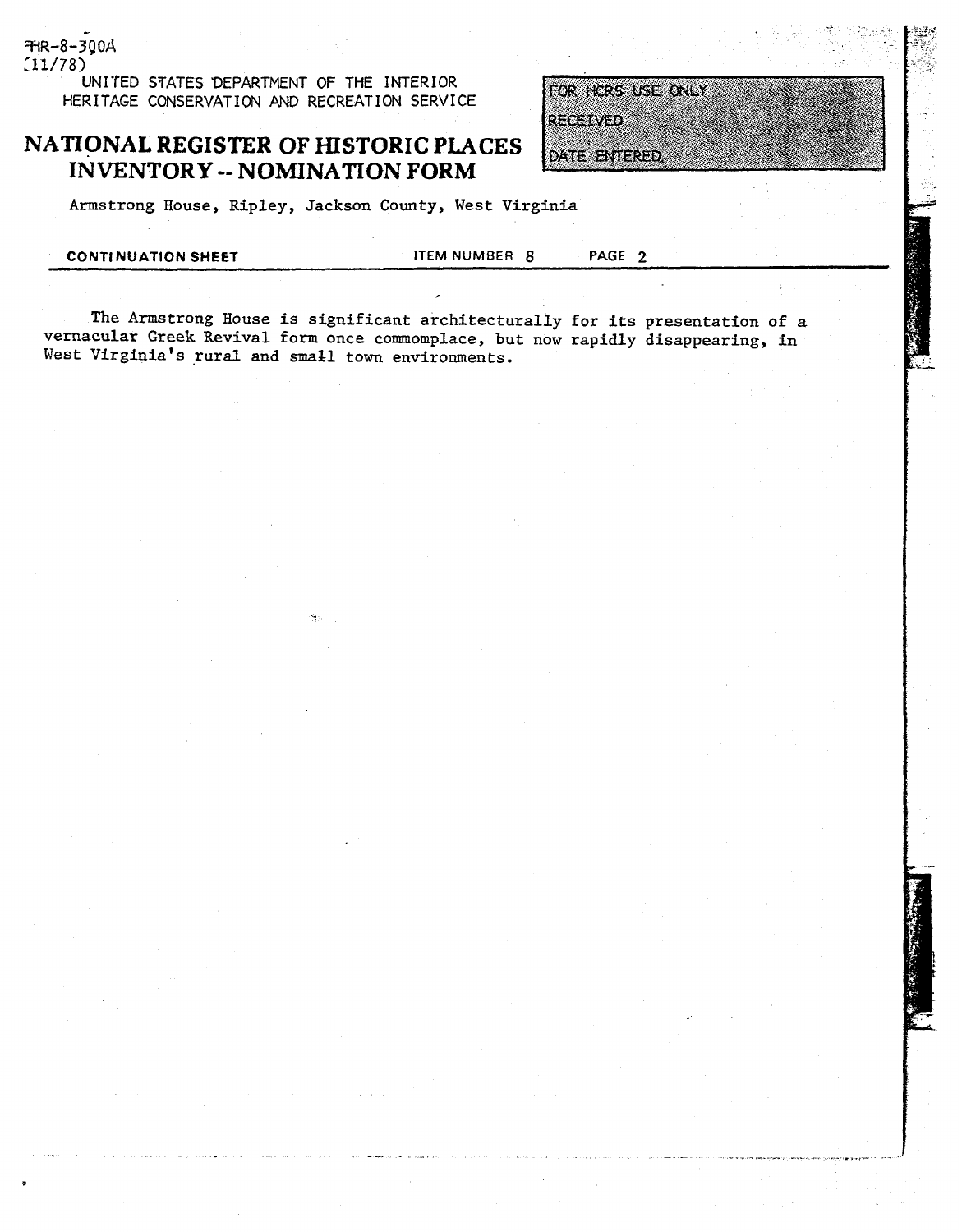# **Major Bibliographical References**

Correspondence and Records of the Jackson County Historical Society (Historic Preservation Unit, W. Va. Department of **Culture** and History), 1979.

Hardesty's West Virginia Counties. Vol. 4, Richwood, W. Va. : Jim Comstock, 1973, pp.2,5,4 h he Armstrong House: **A** Return **for New Owner".** Jackson Herald, April 10, 1970.

# **10. Geographical Data**

| <b>UMT References</b> | Acreage of nominated property 1/4 acre.<br>Quadrangle name __Ripley, W. Va. |          |           |         | Quadrangle scale 1:24,000 |  |
|-----------------------|-----------------------------------------------------------------------------|----------|-----------|---------|---------------------------|--|
| A.<br>Zone            | Easting                                                                     | Northing | 8<br>Zone | Easting | Northing                  |  |
| $\mathbf{C}$          |                                                                             |          | D         |         |                           |  |
| E.                    |                                                                             |          | F.        |         |                           |  |
| G.                    |                                                                             |          | н         |         |                           |  |

**Verbal boundary description and justification** The Armstrong House is located on city lot no.51 on the north side of west North Street (315 Morth Street).

|                                        | List all states and counties for properties overlapping state or county boundaries                                                                    |       |                 |       |                                                                                                                                                                                                                                                                                                                                                            |  |
|----------------------------------------|-------------------------------------------------------------------------------------------------------------------------------------------------------|-------|-----------------|-------|------------------------------------------------------------------------------------------------------------------------------------------------------------------------------------------------------------------------------------------------------------------------------------------------------------------------------------------------------------|--|
| state                                  |                                                                                                                                                       |       |                 |       |                                                                                                                                                                                                                                                                                                                                                            |  |
|                                        |                                                                                                                                                       | code  | county          |       | code                                                                                                                                                                                                                                                                                                                                                       |  |
| state                                  |                                                                                                                                                       | code  | county          |       | code                                                                                                                                                                                                                                                                                                                                                       |  |
|                                        | 11. Form Prepared By                                                                                                                                  |       |                 |       |                                                                                                                                                                                                                                                                                                                                                            |  |
| name/title                             | Rodney S. Collins, Architectural Historian                                                                                                            |       |                 |       |                                                                                                                                                                                                                                                                                                                                                            |  |
| organization                           | Historic Preservation Unit<br>West Virginia Department of Culture                                                                                     |       |                 | date  | October 23, 1979                                                                                                                                                                                                                                                                                                                                           |  |
| street & number                        | and History<br>The Cultural Center, Capitol Complex                                                                                                   |       |                 |       | telephone 304/348/0340                                                                                                                                                                                                                                                                                                                                     |  |
| city or town                           | Charleston,                                                                                                                                           |       |                 | state | West Virginia 25305                                                                                                                                                                                                                                                                                                                                        |  |
|                                        |                                                                                                                                                       |       |                 |       | 12. State Historic Preservation Officer Certification                                                                                                                                                                                                                                                                                                      |  |
|                                        | The evaluated significance of this property within the state is:<br>national                                                                          | state | -X local        |       | As the designated State Historic Preservation Officer for the National Historic Preservation Act of 1966 (Public Law 89-<br>665), I hereby nominate this property for inclusion in the National Register and certify that it has been evaluated<br>according to the criteria and procedures set forth by the Heritage Conservation and Recreation Service. |  |
|                                        | State Historic Preservation Officer signature                                                                                                         |       | Clarence Sillow |       |                                                                                                                                                                                                                                                                                                                                                            |  |
| title                                  | State Historic Preservation Officer                                                                                                                   |       |                 |       | date<br>December<br>1979                                                                                                                                                                                                                                                                                                                                   |  |
| <b>Keeper of the National Register</b> | For HCRS use only a service of the control and the start in the service of<br>Thereby certify that this property is included in the National Register |       |                 |       | date                                                                                                                                                                                                                                                                                                                                                       |  |
| Mrxta Ath<br>Attest:                   |                                                                                                                                                       |       |                 |       | date <sup>5</sup>                                                                                                                                                                                                                                                                                                                                          |  |
| <b>Chief of Registration 1888</b>      |                                                                                                                                                       |       |                 |       |                                                                                                                                                                                                                                                                                                                                                            |  |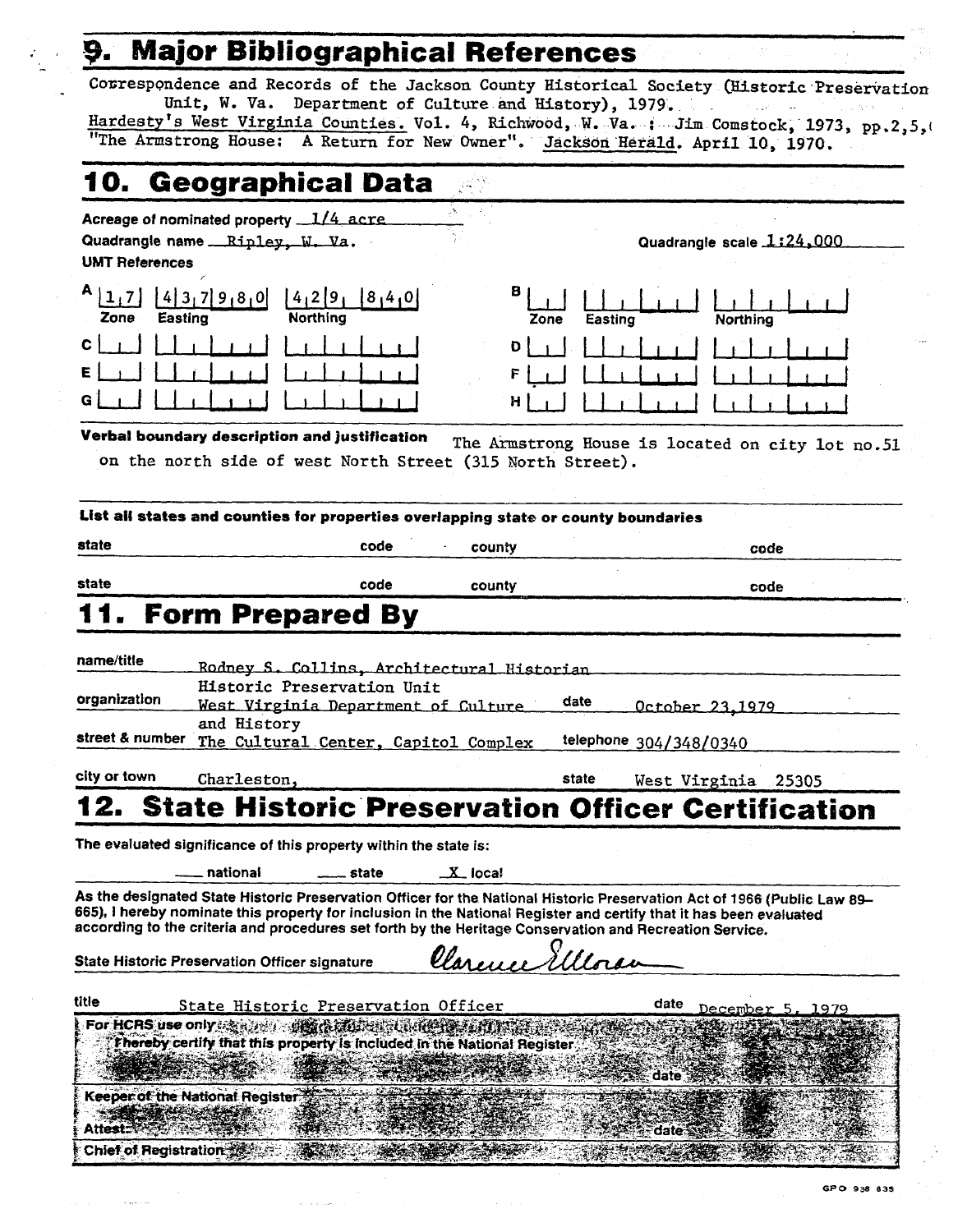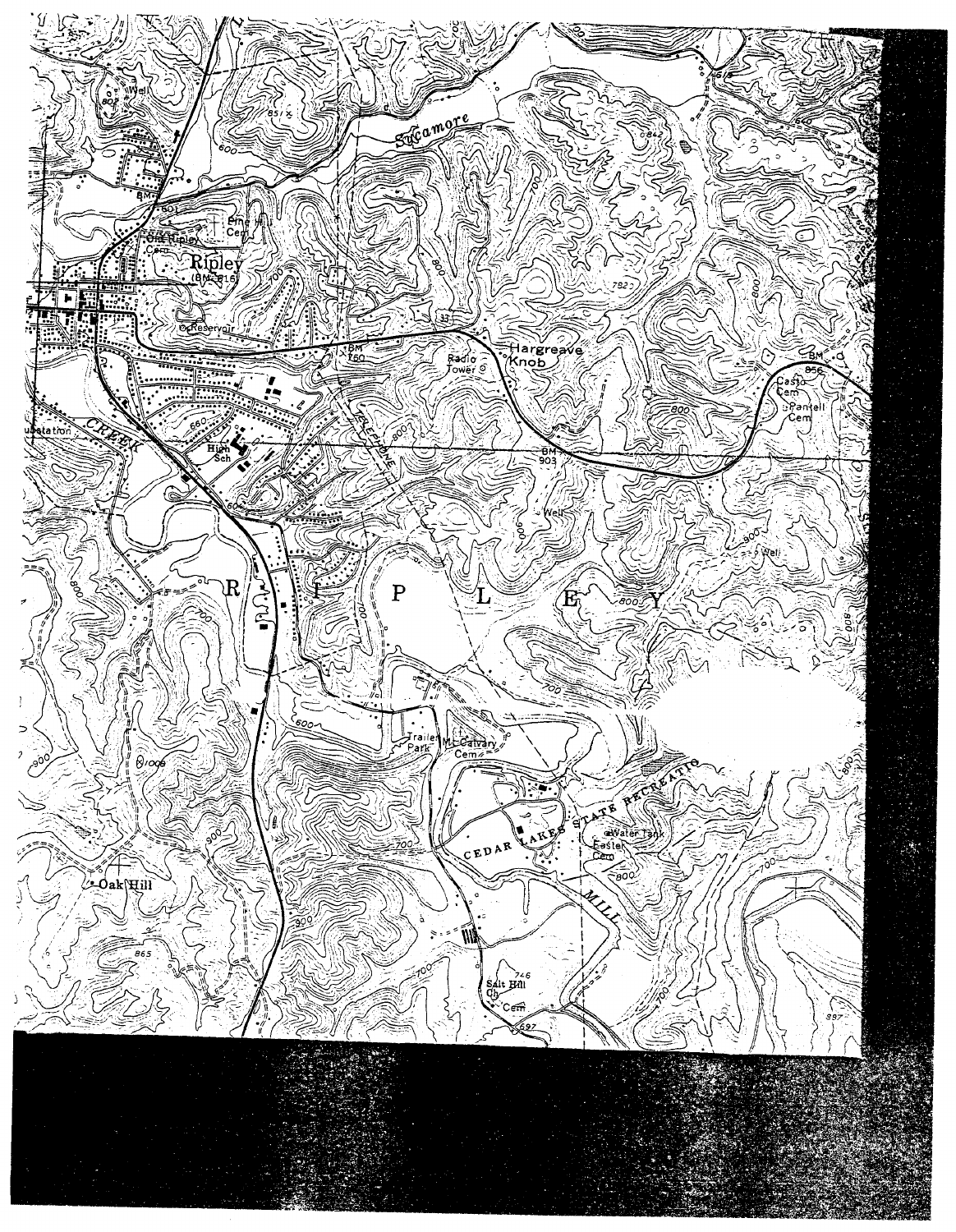